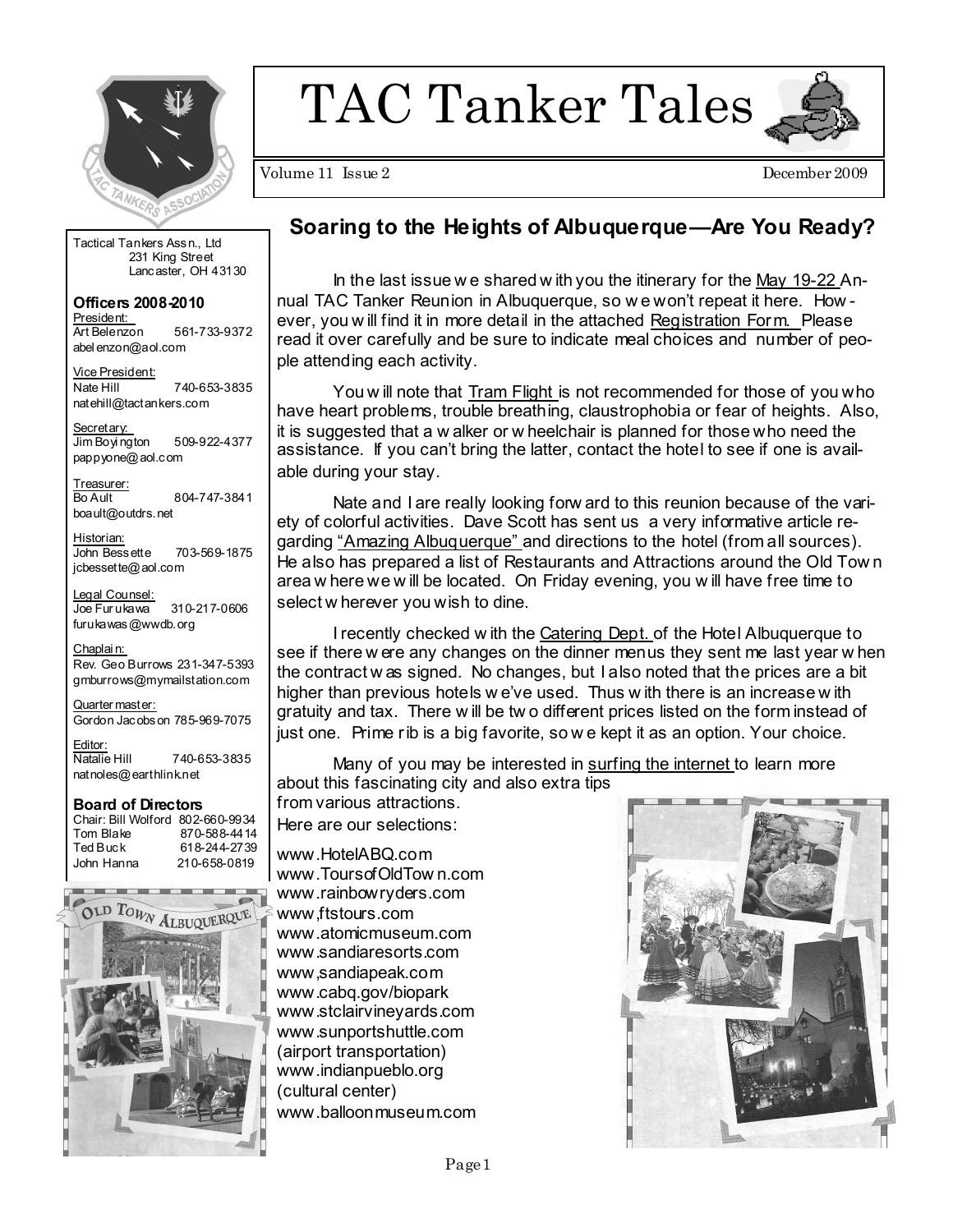## President's Corner by Art Belenzon

The subject that comes to my attention most often since I became President has been. "Why do we pick certain locations for our reunions." I also have questioned the method and the results.

This past November, I joined Nate and Nat in Jacksonville FL in attending a conference sponsored by the Reunion Friendly Network. One purpose of this organization is to assist military associations' Planners in conducting reunions. What an eve opener for me!

Let's take a look first at our last reunions. When we arrived at those destinations there was Nat, Nate and Jake, everything was set up, tours, buses scheduled, banquet arranged, hospitality room open and ready to go, and the best possible price for our room++++. How easy for us, but a BIG task for the Planners.

At the conference 55 attendees spent 36 hours learning how to plan and conduct reunions. We were informed of the latest laws, trends and sites++++. Because of the experience, Nat and Nate w ere constantly being asked by other attendees for advice on how to run a successful reunion

As I said earlier, "it was an eye opener for me." There are nine steps that must be fully addressed in order to conduct a reunion. As "location" generates many comments from our members, I will address that step only. Every city suggested by the membership, are considered by the Planners. Availability and quality of the hotels. room rates, access to transportation, Airline rates, parking, tours that are of interest to our group, cost of busses, food quality and cost, ++++ and above all "is the city Air Force Friendly?"

For example, in Jacksonville, we were told by a retired Navy Officer that "Air force & Army planners might as well go home as this was a Navy town." (They are still trying to revive the Hotel Managers that heard his speech.). Planning and conducting a reunion is a laborious task. Our Planners have done an excellent job.

I w ant to remind you that we have great reunions planned for Albuquerque in 2010, Savannah in 2011, Seattle 2012, and St. Louis in 2013.

I hope all of you had a w onderful Thanksgiving and will have the best holiday season ever. Stay well. Happy New Year! See you in Albuquerque!

## Update on the KB-50 Move By Nate Hill

Some of you may have read the internet update (AFA Magazine) of 11 Aug concerning the final disposition of the KC-135E. For those of you who didn't, here it is: The KC-135E that flew the final operational refueling mission was delivered to the AMC Museum at Dover AFB on 7 Aug 09. A call was placed to Mike Leister, Director of the Museum to congratulate him on its' receipt. He passed on the fact that there are two more KC-135E's left which are destined for the "Boneyard" within the next 60 days.

OK! What is the status of our aircraft as it relates to the KC-135E's? Nate has had two conversations with Mr. Joe Burns, Director of Staff, at the 6th AMW at MacDill. Mr Burns was asked during the first conversation why none of the KC-135E's had been sent to MacDill so that our KB-50 could be moved to Dover. The answer was that when we decided that we wanted to move the KB-50, the Commander at MacDill sent a letter to the powers that be, stating that when they got a KC-135 (note; no "E") to replace the KB-50 it would happen. When we started seeing KC-135E's moving to the "Boneyard" we thought our airplane was on the way to Dover. WRONG!!!

What the MacDill letter should have said was that when a KC-135R was provided to replace our airplane then, and only then would we get our bird. Actually during the second referenced conversation with Mr Burns the fact surfaced that any aircraft which had flown from MacDill operationally would suffice for a replacement including the B-18 Bolo, P-51, B-24 etc. Mr. Burns said that the past two commanders and the current commander had been adamant about their desires. This decision includes NOT taking a  $-135E$  now and then a  $-135R$ when they start replacing them in many years. This summarizes our plight.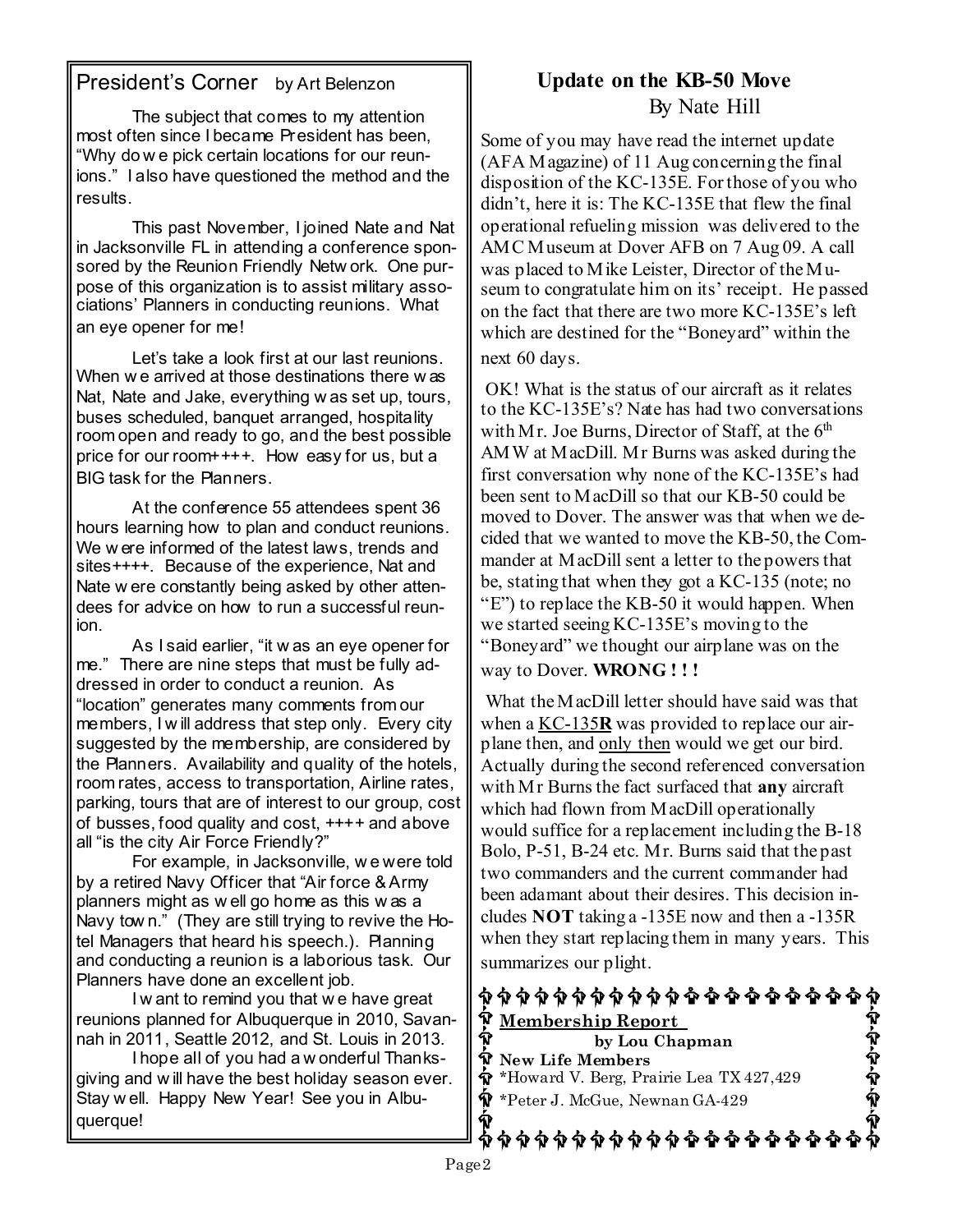## Chaplain's Corner By Pastor George Burrows

Greetings from Florida! Never been here at this time of year, but I'm learning what it's not like to have snow. Rain, Ves, Snow, No! Every time I see or hear the story of Christmas, and there are many, and I know you have your favorite, I only wish and long for the things of my youth: The star and story of Bethlehem, Joseph and Mary and their love for each other and for God, the shepherds as they heard the angels sing and proclaim the good news, and the magi and their visit to the Holy Child.  $Fven$ though I love the music and the modern things that man has brought to this year's end, I think most of each of you, your lives and your families, your good fortune and sadness for your days of sorrows. So, here I kneel praying for you and In this season of love, I leave you yours. with these words of my Savior:

"My command is this: Love each other as I have loved you. Greater love has no one than this, that one lay down his life for his friends."



Merry Christmas and a Happy New Year!!!!!!

PS My gift to you is this-The Gospel of John: Chapter 15. Please read it!

# **The Board Chairman's Corner**

### **By Bill Wolford**

Hi Y'all! It really is encouraging to us just communicating with you folks. I'm sure it means a lot to many of our Tanker Family just keeping up to date with everyone. I know it means a lot to us. Here's our short note.

I hope everyone had a great Thanksgiving, as we did. We are looking forward to a wonderful Christmas and New Year. We want to wish all of our Tanker friends and families the very, very best and Happy New Year. This has been a very busy fall season for us here in Vermont. However, we have not had any snow, even though the south

seems to be getting our share.

The Vermont Guard is leaving this week for a year in Afghanistan. There have been many surprising acts of kindness and compassion towards the troops and their families. We see this as a very positive sign of the times. Vermont seems to have weathered this recession better than most areas and we are in hopes for a much better 2010.

On a personal note, I was in the hospital in October with blood clots in my lungs, but after massive does of blood thinners, I am on my way to recovery. Shirley has had a terrible battle with a flu-like cold that just doesn't seem to be clearing up. We hope you will keep us in your prayers as we do keep you all in ours.

I hope you are all planning to be at the reunion in Albuquerque. Looking forward to seeing each and everyone of you there.

Bill

# **Bits & Obits**

Leamed that former member, Paul Sabo of North Charleston SC (429, 622) died athome on 28 March 2009 of Cancer.

John Halm sent us notice that Bob Hinsley had died of cancer around September 13th, this year. Bob was a Life member and attached to the 421, 429, & 431 and lived in Las Vegas NV.

W.O. Taylor's son Mike called with word that his dad had passed on 7 October 2009 of lung cancer and heart problems. W.O. was a former flight engineer with the 421st. He is survived by an active family of wife Bea, sons Mike and ber 2009. He shared with us that she is in a better place and Russell and grandson, Jeremy who have been to our San Antonio and Charleston reunions. Mike even became a Life member in 2008.

An email from Ingrid Foxwell's daughter, Karen Bedenbaugh, relayed the message to TP Fowler, that her mom had passed away on 13 October 2009. Many may have known she was sick and "fought hard and her usual wonderful, pleasant, optimistic selfup until the end."

The Fowlers and the Foxwells were dose friends from their 421st daysin Yokota. Ingrid, who was living in Rome NY, will be buried next to her husband, Jimin the Arlington Nation Cemetary on 21 December.

Another email, this time from Janet Chamberlen, informing us that hubby Bob (421, 429) passed away peacefully on 15 October 2009 while under the care of Hospice. He had renal failure and his cancer had metastasized to his liver. Hismemorial service washeld on the 18th at the Peace Lutheran Church in Charlottesville, VA..

Lou O'Dell, wife of Jim (431st) passed on 27 Octowith no more pain. She was his soul mate for 43 years (and would be 44 in November).

One of our Life members, who has be seriously ill for several years, Kenny Roberts (431) succumbed to his ailments on 28 November 2009. Word was sent by squadron mate, Ward Bryant, who had recently visited with him.. Kenny was hospitalized with a brain anorism shortly after the Hampton reunion.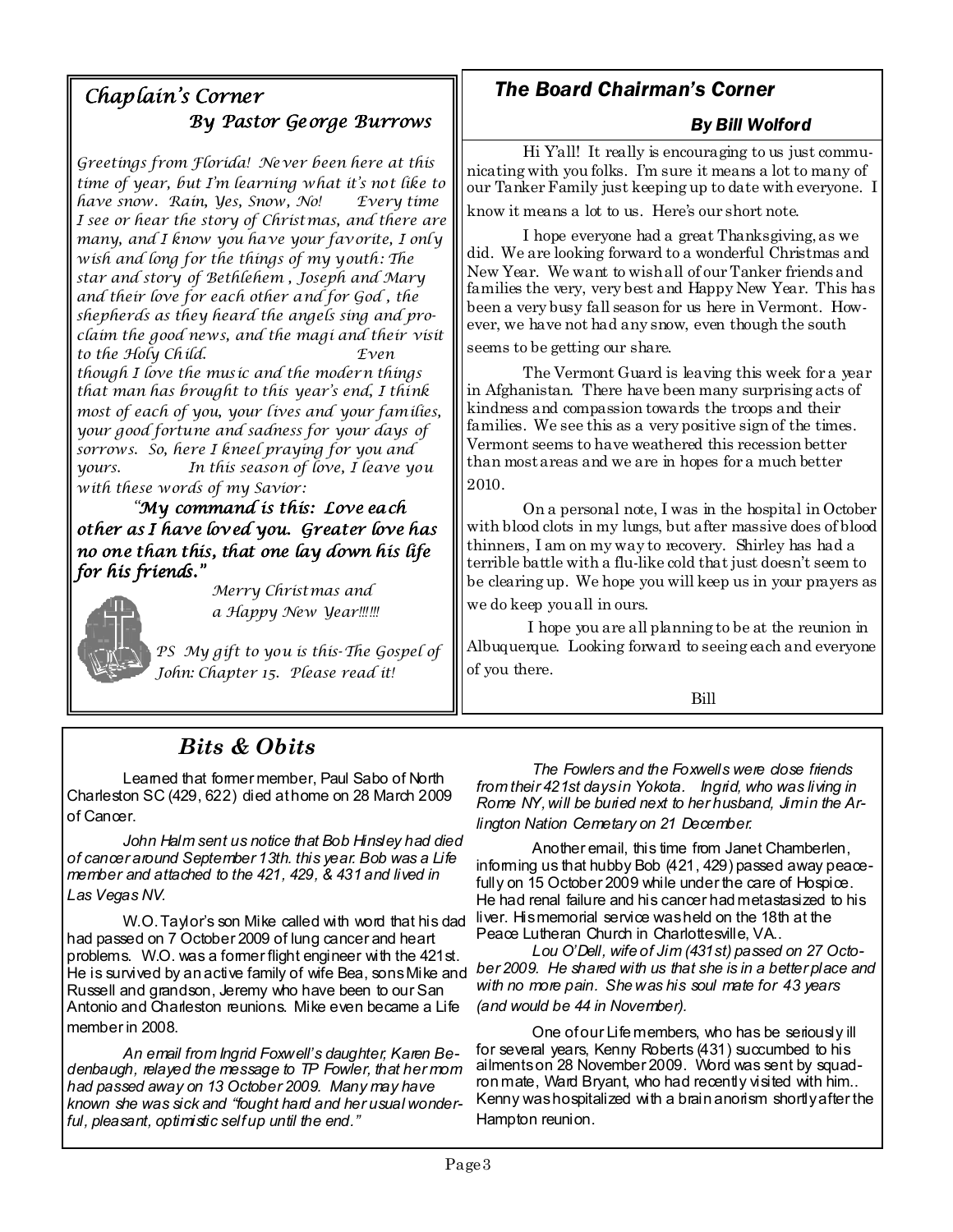#### **Letters Received From New Members**

Donald A. Selby of North Canton OH (June 2009)

I served at RAF Sculthorpe between 1956 and 1960 with about 2 years with the 420th AREFS as the morning report and personnel derk and then was transferred to the 47th Bomb Wing still as a personnel derk. Spent most of my free time in Hunstanton or Fakenham with weekends and leave time in Eastbourne.

After discharge, worked for several loan companies, a fumiture store as a credit manager. Moved on to office manager and warehouse manager before opening my own wood shop, making children's wooden pull toys, restored antiques and building custom made furniture.

Spent 14 years in the Boy Scouts in every job from Cub Den Leader to Order of the Arrow advisor at council level. Had several president positions non-profit groups and currently am active in a Military History group. We do local parades, static displays, our own three day event that has re-enactments. On Veteran's Day plus seven, since we start three day before to give talks to local schools which means talking to everyone from first grade to seniors in high school covering a period of 7 to 8 days.

I have finally retired and that gives me the time, plus a very understanding wife, to be a kid again. Thank you for the fantastic job you are doing on the web site. It is great.

Peter J. McGue of Newnan GA (October 2009)

Was part of the 429th from Mar 62 until November 1963, then flew C-130's from 63-66. Was an Eastern Airlines pilot from 1966 to 1989 and then was an FAA Aviation Safety Inspector until 2004.

Howard V. Berg of Prairie Lea TX (November 2009)

Joined the Air Force in 1960, flew KB-50s as a reel operator through 1963 in the 427th and 429th AREFS at Langley AFB, VA. Crossed trained to C-130 loadmaster and transferred to Dyess AFB, TX. The TAS was moved from Dyess to Taiwan, flew out of Nha Trang AB, Vietnam, and transferred to Dover AFB, DE, assigned to aerial port, and qualified on C-124 and C-141s. Attended rigger school at Ft. Lee VA, assigned to El Centro, CA conducting C-5A airdrop testing using the C-130 as a test bed. After the C-5A was brought on line, continued testing using the C-5A, was initial cadre on C-5A at Dover.

Headed to Hickam AFB. HI attached to 75th MAS at Travis AFB CA for flight currency. Transferred to Little Rock AFB AR. Transferred to Travis assigned to 22nd AF Combat tactics, maintaining currency on C-5A and B-747 cargo aircraft in the CRAF fleet.

Then went to HQ MAC at Scott AFB, IL assigned to DOC in charge of coordination of world wide airlift control elements. Retired from the Air force and hired by Lockheed Aerospace Arabia to fly c-130s with the Saudi AF, then hired by Saudi Aramco as an aircraft dispatcher. Nine years later to their Project Dept., coordinated all logistic requirement for deep desert construction sites. I retired from S.A. in 2003 and presently am cattle ranching in Prairie Lea, TX, until I spend all my money.

### **Rook Review**

#### By Jim "Pappy" Boyington

If you're half the Air Force History buff I am, this biography of Curtis Lemay is a must read. My healthy regard for the General has grown to awe stricken. His rise from such humble beginnings to Chairman of the Joint Chiefs reflects his genius, determination and true sense of what it is to serve. Like most of us, he had an intense desire to fly. The Army Air corps was in dire straights in the early and mid twenties. Both the Army and the Navy blocked every effort to fund new aircraft. There were few slots for pilot training.

Lemay crafted a plan and executed that plan with perfection and was commissioned and rated a pilot in 1928. In 1934, he served as an Air Mail pilot. After 65 aircraft crashed and 12 pilot's deaths, Roosevelt called the disaster off. Later that year, Ford offered Lemay a position demonstrating the Trimotor at a salary of \$1200 per month, nearly six times his military pay. He turned it down, lucky for us and that means US.

Boeing filed a proposal for a multi-engine bomber in August 1934. The original contract July 1935 for 65 aircraft was cancelled, after the prototype crashed on its second flight due to failure to remove the gust lock. The Air Corps awarded Douglas a contract for 133 twin engine B-18s.

Generals Andrews and Westover were able to keep the dream of the B-17 alive with a contract for thirteen aircraft. The B-17 had just entered service on March 1, 1937 at Langley. Lemay had been stationed at Wheeler Field in Hawaii flying pursuit aircraft. In 1936, upon his return, he was assigned to Langley, under the leadership of Lieutenant Colonel Robert Olds. Lemay gained a keen sense of the need to prepare for the coming war.

He had established himself as perhaps the first, certainly the best navigator in the service. In the air arms struggle for recognition, he was chosen to demonstrate aircraft which were capable of coastal defense by intercepting ships at sea (the USS Utah off California in 1937 the report was classified and buried- and a year later, the USS Rex off of New York). With the invention of the Norden Bombsight, he was convinced the bomber was the weapon of choice for what was to come.

In 1938, he planned and made two record making demonstration trips to South America as the chief navigator. When Germany invaded Poland on September 1, 1939, Army Air Corps had begun the first leg of a huge expansion from  $11,000$  to  $300,000$ personnel. In 1940, Lemay was promoted to captain and began to fly the B-17 as a pilot. He subsequently was assigned to Westover and the 34th Squadron, a paper only organization.

 $(Continued on page 8)$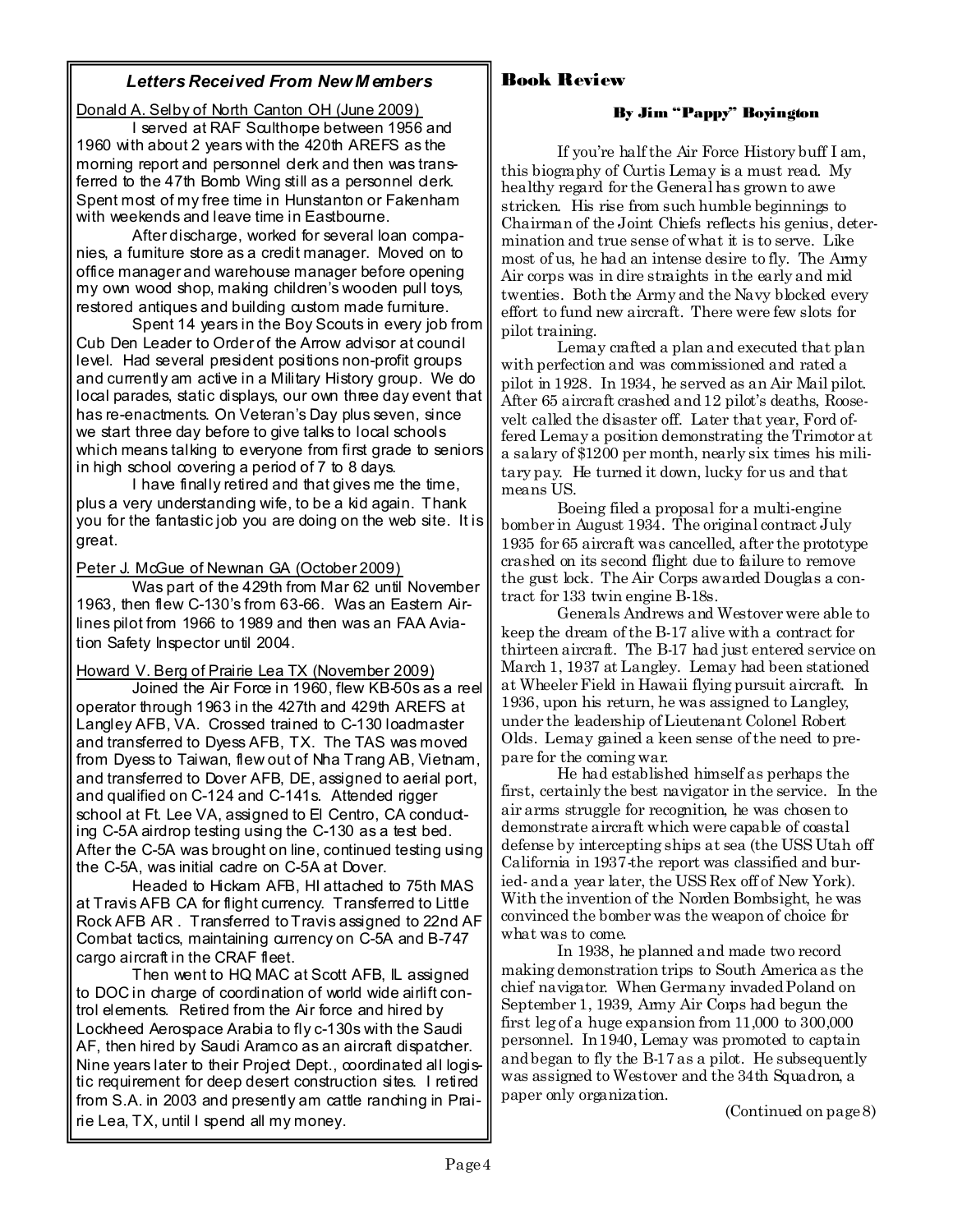Historian's Corner

**By John Bessette** 

### $622<sup>nd</sup> C$ rew – Barr of Arabia

In the September 2008 issue of the T anker T ales we reported the passing of John Barr, aircraft commander from the  $622<sup>nd</sup>$ , on 26 June 2008. He was by all accounts one helluva pilot and leader. By coincidence, I recently came across an article (on the 622<sup>nd</sup> AREFS CD) he had written back in 2001 about his experiences during Operation Hard Surface, a show-of-force operation involving three KB-50s and eight F-100s which had deployed to Dhahran AB, Saudi Arabia, beginning in June 1963 to bolster the Saudi government against Egyptian and Yemeni incursions across the Saudi border with Yemen. The 429<sup>th</sup> had made the initial KB-50 deployment, and in late August, as the 429<sup>th</sup> faced inactivation, the 622<sup>nd</sup> sent several aircrews to continue the mission. John Barr wound up being one of the ACs. Here, lightly edited, is his story:

"I got a call one weekend from the ops officer at England AFB and was told that Jerry Theunissen had orders to go to Vietnam, and I could either take his place on those orders or replace him in Saudi. Guess which one I chose?

"Jerry's crew was at Dhahran, along with Maryin Stowe's crew, supporting a squadron of F-100s that were TDY at Jidda, Saudi Arabia...They flew me to Langley AFB the next day and I got on a C-130 taking supplies to Dhahran I arrived there almost a week later and took over Jerry's crew. This was in the fall of 1963.

"On one refueling mission we made a rescue in the middle of the desert. It started out as a "show-of-force" mission where we were to meet two F-100s over the desert, hook them up, and make several low passes over some sensitive areas. Unfortunately, as the F-100s came in for the hookup, the lead F-100's turbine froze and he started down. Fortunately our rendezvous was over a settlement called Wadi Bishah which had a concrete runway, and the F-100 made an attempt to land there. Unfortunately, it was a two-seater and the pilot had a doctor on board who panicked and the pilot felt it best to eject. They made a successful ejection, and we followed them down and made contact with the pilot on his emergency radio. The F-100 crashed and all that fuel and ammunition on board made quite a spectacle.

"The pilot reported that the runway had rocks all over it because it was hardly ever used - cost too much to land there. They were picked up by the local emir's armed guards, who patrolled the runway with them to remove any debris in preparation for our landing there. We finally got permission from the command post at Dhahran



to land, and thought it would be a routine pick-up and go. But we were surprised to see armed military with bandoliers of ammo across their shoulders waiting for us. They were not unfriendly, but made it clear that the emir wished to see the pilots and doctor.

"They escorted us to a mud palace where a middle-aged man with a beard stained with henna greeted us. He was accompanied by a Pakistani doctor who spoke English. The emir had tea brought in and announced that we were to stay for a dinner of goat. I explained that our boss in Dhahran would be concerned if we did not depart and contact him by radio to let him know that everybody was OK. The emir, through the doctor, let me know that he was bigger than my boss was. We stayed for the "goat" grab."

"We had goat, rice, and fruit. The US doctor begged off eating any goat or rice because of a little cut on his lip. The rest of us knew we were doomed to diarrhea in a day or so.

At one point the emir brought in one of his lieutenants and told me that he was the commander of the antiaircraft battery that was firing at me as we circled the landing strip waiting for clearance to land from the command post. Rather than upset the emir, I didn't mention that we never knew we were being fired at. A good thing the bad guys never attacked Wadi Bishah, or the defenders would have been in deep trouble.

Several hours later we were allowed to leave and immediately contacted the command post. They had become so concerned that they had launched a C-54 to fly to Wadi Bishah to see what had happened to us. We returned the  $F-100$  pilot and doctor to their base at Jidda. (Go to pg.6)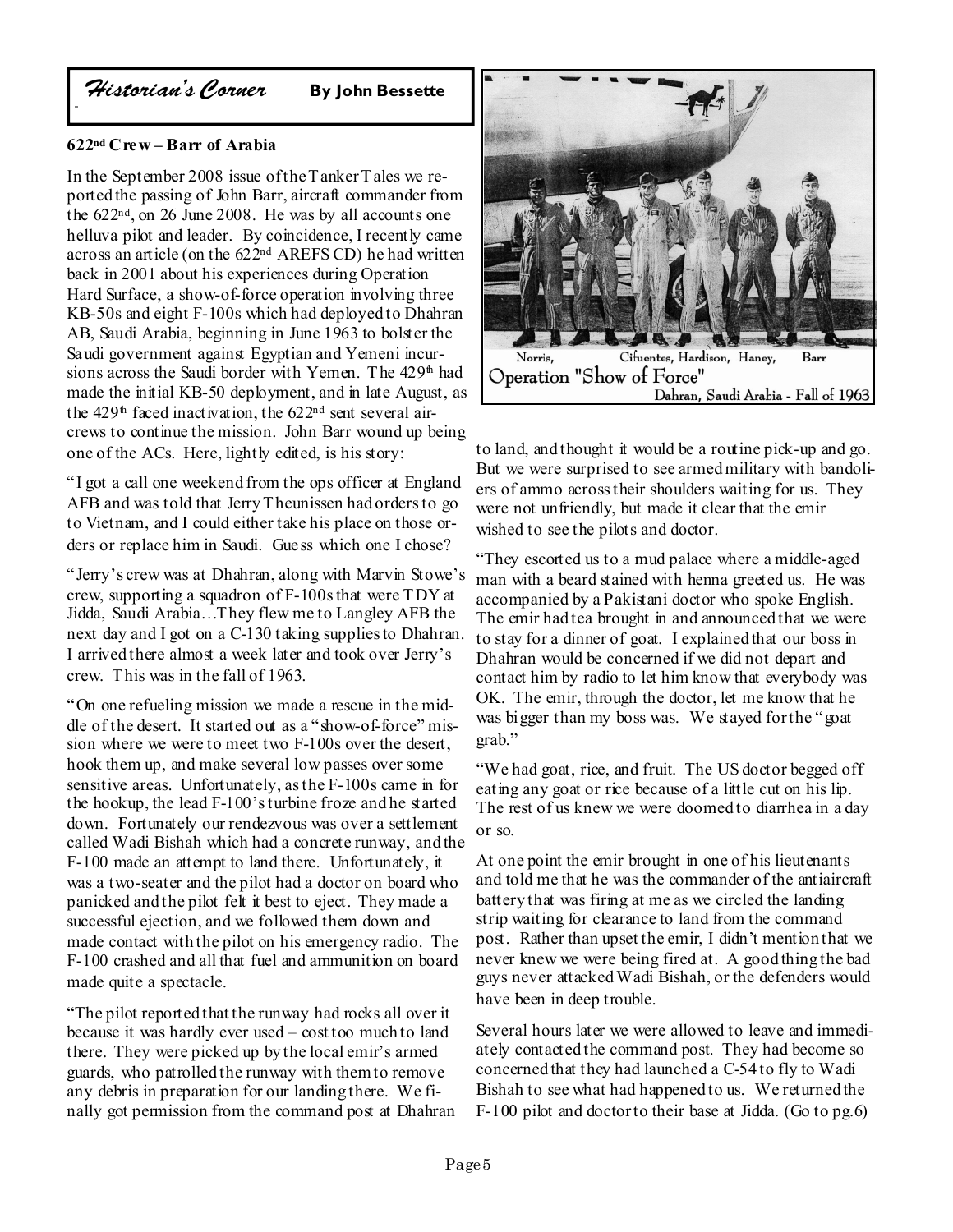Historian (continued from Page 5)

### More Info on "Aerial Defueling"

In the last issue I mentioned a 1955 British aviation magazine article noting incidences at Langley AFB, VA, where F-84Fs responded to KB-29s having emergencies because they had a major problem, had to land immediately, but were grossly overweight. Fred Gardner, aircraft observer/radar operator from the 429<sup>th</sup> at the time. responded with the story of his crew during one of these incidents. Here it is, lightly edited (there, I said it  $again):$ 

"The incident happened at lift off from Langley, and the number 3 engine went into overspeed/uncontrollable prop. We were fully loaded and could not get above 750ft AGL. Declaring an emergency, we flew a pattern over the James River...The story was related to us later that BGen Chickering, commander of the 405<sup>th</sup> FB Wing at Langley, was in a staff meeting when the emergency was broadcast, and that he was one of the first F-84Fs to get airborne. I do know that he was among the first (if not the first) to hook up  $\&$  offload fuel. There were no replacements for the bomb bay fuel tanks, and if we had jettisoned them the KB-29 would have gone to Edge wood Arsenal as an artillery target.

"At any rate, prior to this helping hand BGen Chickering had been referred to as the "boy general with an atomic bomb." This related to his stature (being somewhat short in height) and the fact that the F-84F had been certified to use the over-the-shoulder delivery of an atomic bomb. After this refueling incident he was identified with great respect and admiration.

"The compounding part of the story was that our nose" wheel had stuck in a cocked position, and we had to use the ditching brace from the forward bomb bay door to muscle the wheel straight so we could retract it, all the while flying at 750 ft with a very loud screaming engine...It was not uncommon for the nose wheel to get cocked in a crosswind takeoff. In this instance Ithink the crewmember who climbed down into the wheel well was the radio operator.

"His actions and the rapid response of the 405<sup>th</sup> FB Wing saved our bacon that day.

"The KB-29P models used by the 429<sup>th</sup> were "presents" from SAC when they upgraded to the KC-97, and the airborne fuel jettison finger on the flying boom did not work (Ithink it was fleet-wide). Thanks LeMay!

"Ah, the life of a combat-ready 2/Lt (butter bar) Aircraft Observer (soon to be reclassified a NAVIGATOR!"